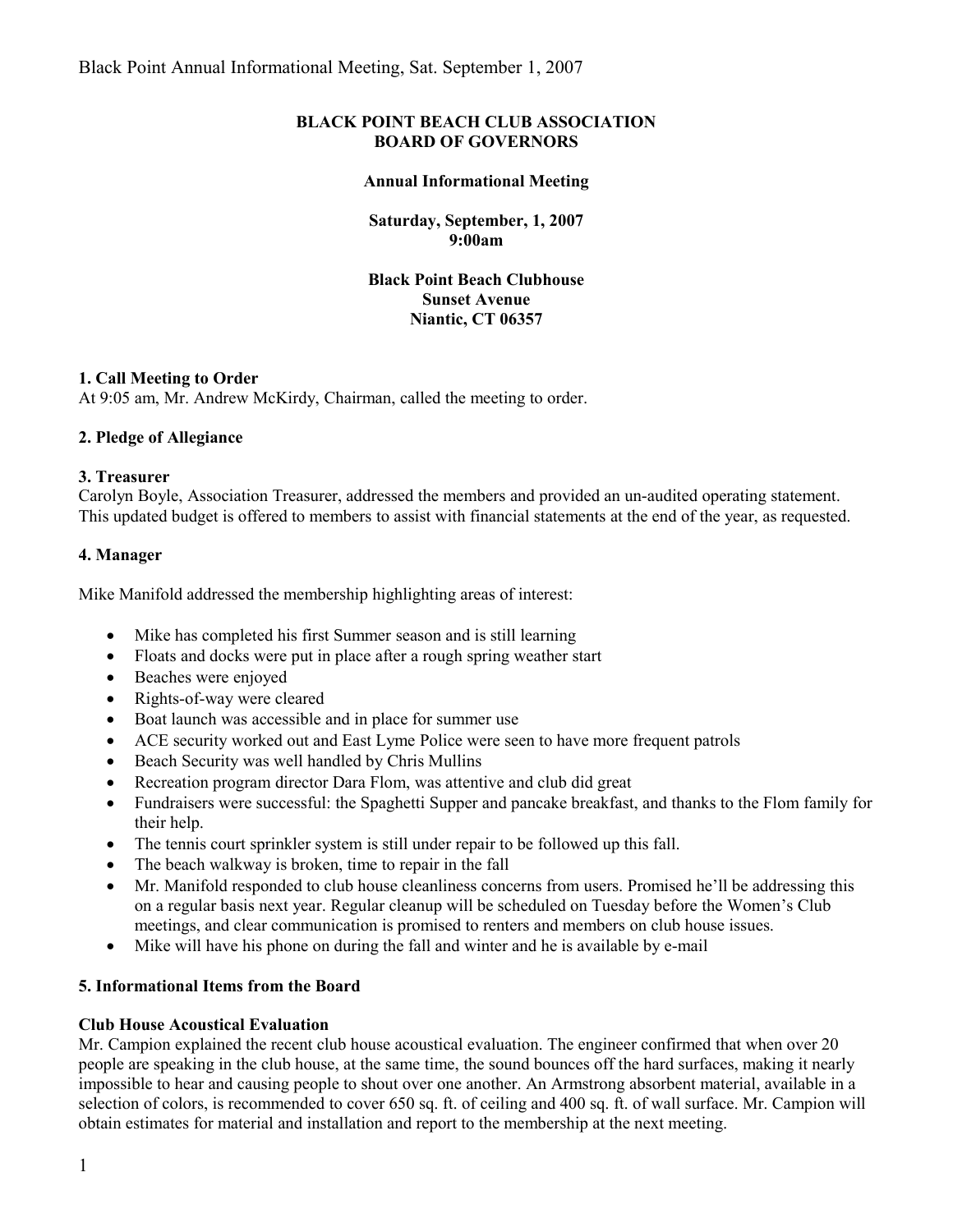### **Social, Mr. Weiss, Mrs. Hayes**

Mr. Weiss commented that the 3 bonfires were a success. He thanked the members who helped, especially the Cianci and Bain families for providing water and electricity at Main and South beaches.

Ornaments are for sale, a limited supply remains and the price has been reduced. Contact Dave Weiss after the meeting to purchase an ornament.

Mrs. Hayes asked members to hold the date of September 22, 2007, from 8-12pm, for an adult dance to be held at the club house. 1950's, 60's and 70's music will provided. Cost is \$10.00 per ticket, proceeds will go to the club house acoustical repair. Bring your own snacks and beverages and have fun with neighbors and friends!

A "Thank you" was offered to Mr. Dowling, who organized and presented successful movies on the beach, and to the Murdock family for supplying the electricity.

### **Cahill Black Point Scholarship Fund**

Mr. Brian Comer reported on the Black Point Cahill Educational Fund. The fund has \$45,000. This year, thanks to Mr. Fox and participating members, the golf tournament raised \$5,781,00. Eleven (11) applications were submitted, and 2 scholarships were awarded this season for \$1,500. Mr. Comer offered his thanks to the applicants, and the readers who helped select the winners. Volunteers are invited to assist on the committee.

### **DEP Beach proposed regulations**

Mr. McKirdy informed the membership of the DEP proposed regulations to:

1. Limit beach grading to once per calendar year

2. Prohibit beach cleaning from May 10 to July 15, due to horse shoe crab mating

Mr. McKirdy provided a statement which was read by Mrs. Cahill while representing Black Point at the Association of Beaches meeting, opposing the proposed regulations. She asked members to send a letter to the DEP, by Sept. 12, 2007 to:

Ms. Janice B. Deshais, Esq. Director, Office of Adjudications State of CT DEP 79 Elm Street Hartford, CT 06106-5127

### **6. Member Comments and Discussion**

**A Moment of Silence was offered in honor of Jim Beebe**, whose passing is our great loss and community sorrow.

Mr. Peter Attardo, 58 White Cap Road, asked if a memorial tribute could be considered for Mr. Beebe. His comment was supported by Mr. Bill Dowling and other members present.

Mrs. Pam Kellogg, 86 East Shore Drive, mentioned her husband wrote a children's story, including pictures, about Jim Beebe and his beach cleaning which has been enjoyed by all children. She extended an invitation to members who might wish to see the book.

Mr. Jim Moffett asked about Rip Rap replacement. Mr. Campion explained that we have 3 more years to finish the work under the original permit and we can ask for an extension for another year. At the recent board meeting it was decided that, twice (2) a year, in the beginning of the season and again at the end, the manager and members would walk the piers to determine where to place the rip rap. There is a cost to place the rip rap, but the work may be done one block at a time if needed, so it will not be costly.